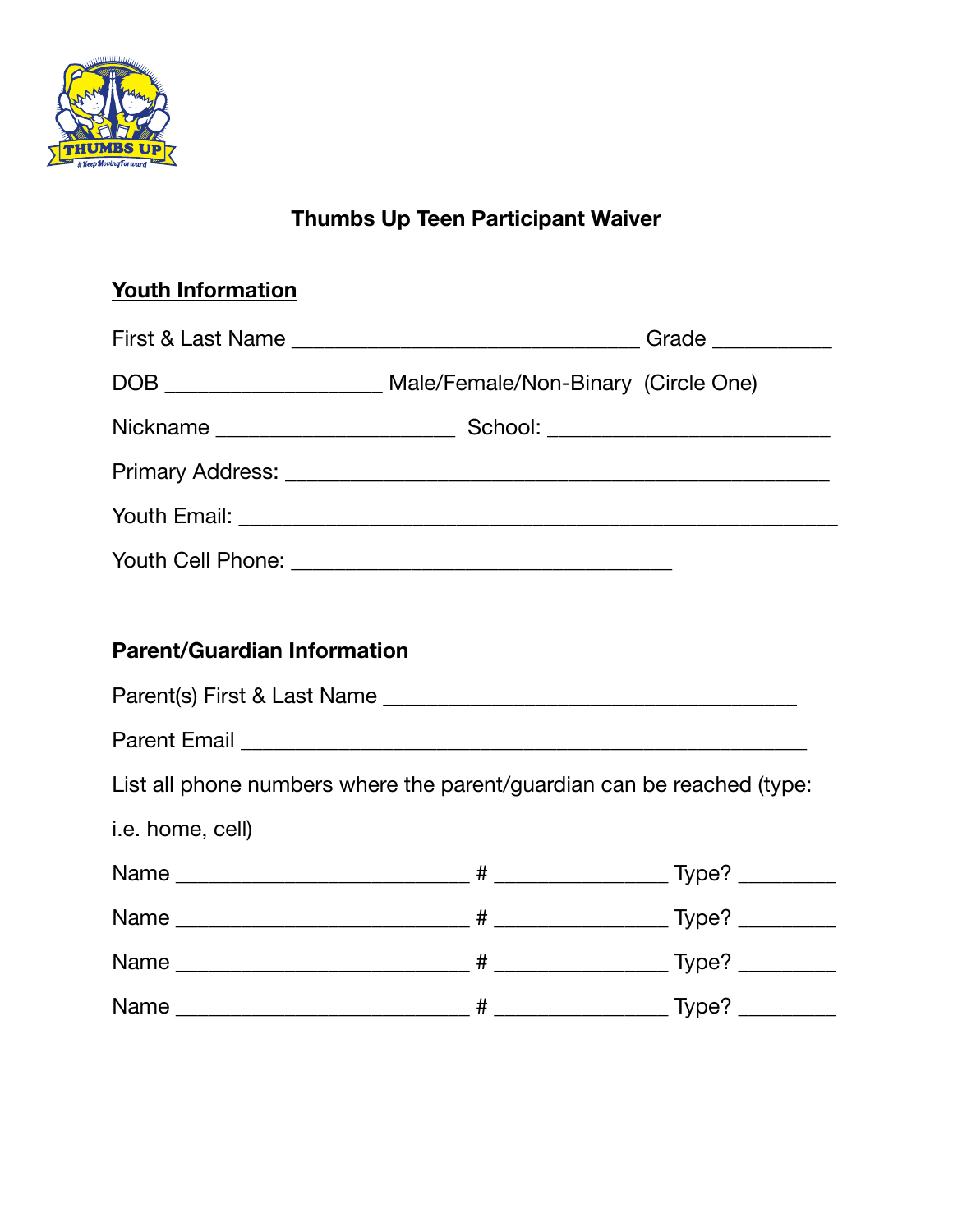#### **Primary Care Physician**

Name: \_\_\_\_\_\_\_\_\_\_\_\_\_\_\_\_\_\_\_\_\_\_\_\_\_\_\_\_\_\_\_\_\_\_\_\_\_\_\_\_\_\_\_\_\_\_\_\_\_\_\_\_\_\_\_\_ Phone: \_\_\_\_\_\_\_\_\_\_\_\_\_\_\_\_\_\_\_\_\_\_\_\_\_\_\_\_\_\_\_\_\_\_\_\_\_\_\_\_\_\_\_\_\_\_\_\_\_\_\_\_\_\_\_ Name of Clinic:  $\blacksquare$ 

### **Parental Consent**

The undersigned does herby give permission for my child

\_\_\_\_\_\_\_\_\_\_\_\_\_\_\_\_\_\_\_\_\_\_\_\_\_\_\_\_\_ (child's name) ("Participant"), to attend and participate in any Thumbs Up activities and events.

LIABILITY RELEASE: In consideration of Thumbs Up allowing the Participant to participate in all activities at, and in community location, I, the undersigned, do hereby release, forever discharge and agree to hold harmless Thumbs Up High 5K, Inc, it's directors, employees and volunteers. (collectively herein the "staff") from any an all liability, claims or demands for accidental personal injury, sickness or death, as well as property damage and expenses, of any nature whatsoever which may be incurred by the undersigned and the participant while involved in the activities. I the parent or legal guardian of this Participant hereby grant my permission for the participant to participate fully in activities at Thumbs Up including trips away from the premises. Furthermore, I, on behalf of my minor Participant, hereby assume all risk of accidental personal injury, sickness or death, damage and expense as a result of participation in recreation and work activities involved therein. The undersigned further hereby agrees to hold harmless and indemnify Thumbs Up High 5K, Inc.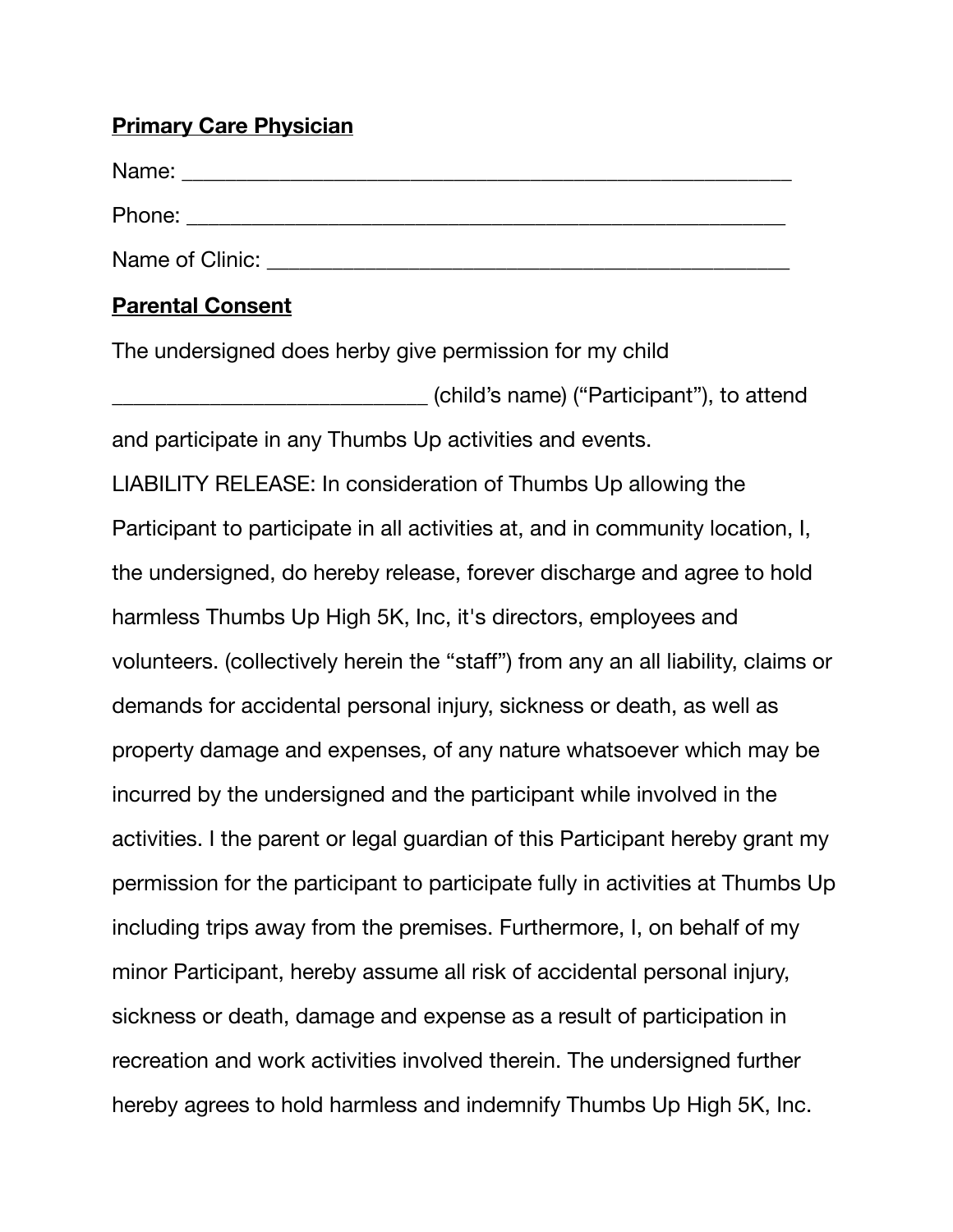

for any liability sustained by said "Staff" as the result of the negligent, willful or intentional acts of said participant, including expenses incurred attendant thereto.

MEDICAL TREATMENT PERMISSION: I authorize an adult, in whose care the minor has been entrusted, to consent to any emergency x-ray examination, anesthetic, medical, surgical or dental diagnosis or treatment and hospital care, to be rendered to the Medical Practice Act on the medical staff or a licensed hospital or emergency care facility. The undersigned shall be liable and agrees to pay all costs and expenses incurred in connection with such medical and dental services rendered to the aforementioned child or youth pursuant to this authorization.

| Name of Youth Participant | Signature of Youth           | Date |
|---------------------------|------------------------------|------|
|                           |                              |      |
| Name of Parent/Guardian   | Signature of Parent/Guardian | Date |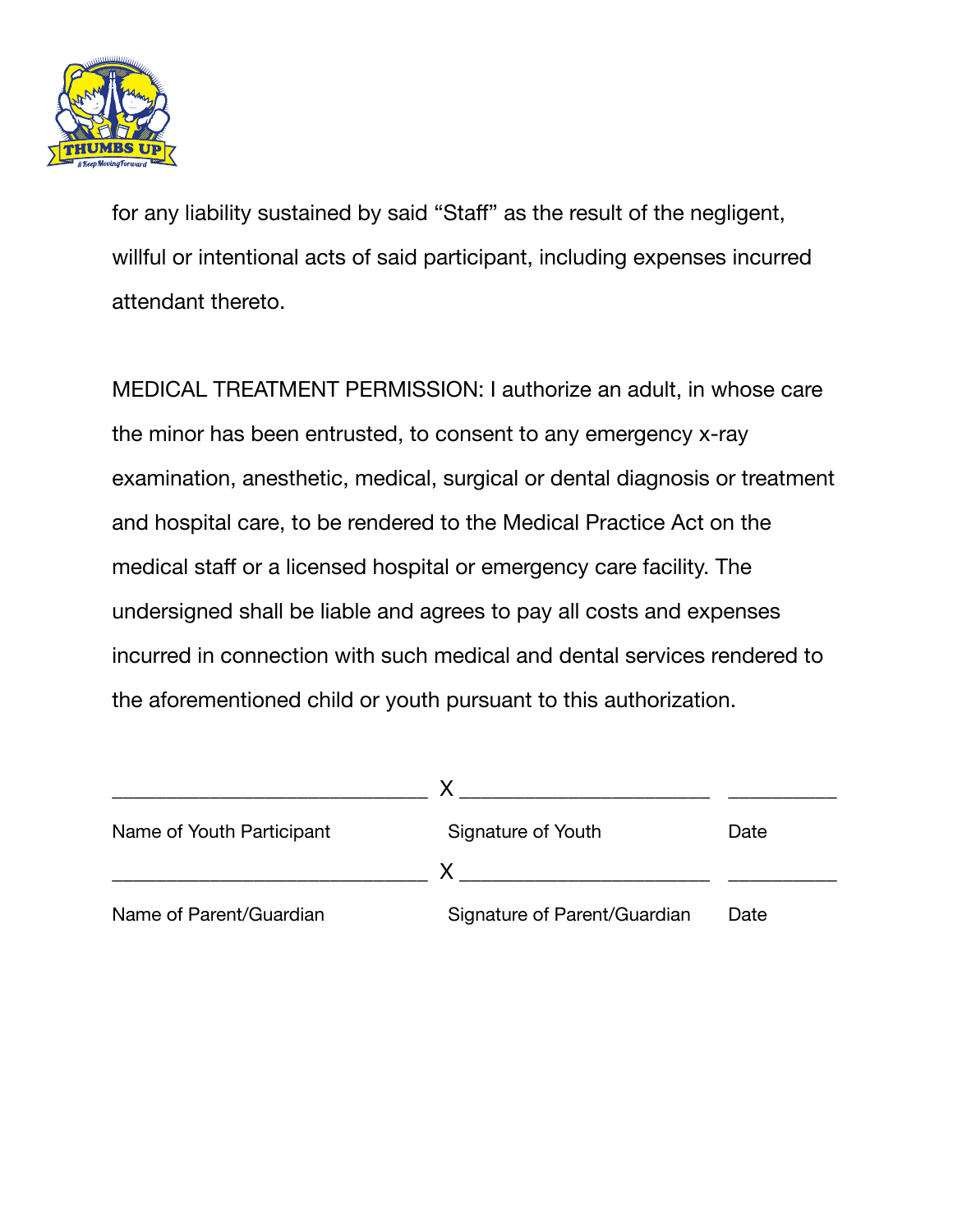

### **Thumbs Up Photo Release Form for Participants and Volunteers**

I agree that Thumbs Up may photograph and record my child/dependent's likeness and activities (Images)*\** during Thumbs Up activities. I grant the following rights to Thumbs Up: permission to use and re-use, publish and re-publish. Use of the images for editorial commercial, advertising, and any other purpose may be done in any medium now existing or subsequently developed, on the Thumbs Up website and on the Internet, and worldwide perpetuity for the purposes stated above. Names of those photographed will not be published.

I waive my right to inspect or approve any editorial text or copy that is used in connection with the Image and relate and discharge Thumbs Up from any and all claims arising out of the use of the Images for the purposes described above, including any claims for libel, invasion of privacy, or other tortious act.

I have read the foregoing. I fully understand its contents, I understand that this agreement does not expire and I confirm my agreement by signing below. I am over the age of 18 and hav legal capacity to sign the release.

| Child/Youth's Name (Print)     | Parent/Guardian Name (Print) |  |
|--------------------------------|------------------------------|--|
| X<br>Parent/Guardian Signature | Date (MM/DD/YY)              |  |
| <b>Street Address</b>          | City, State, Zip             |  |
| Parent/Guardian Email Address  | Parent Phone #               |  |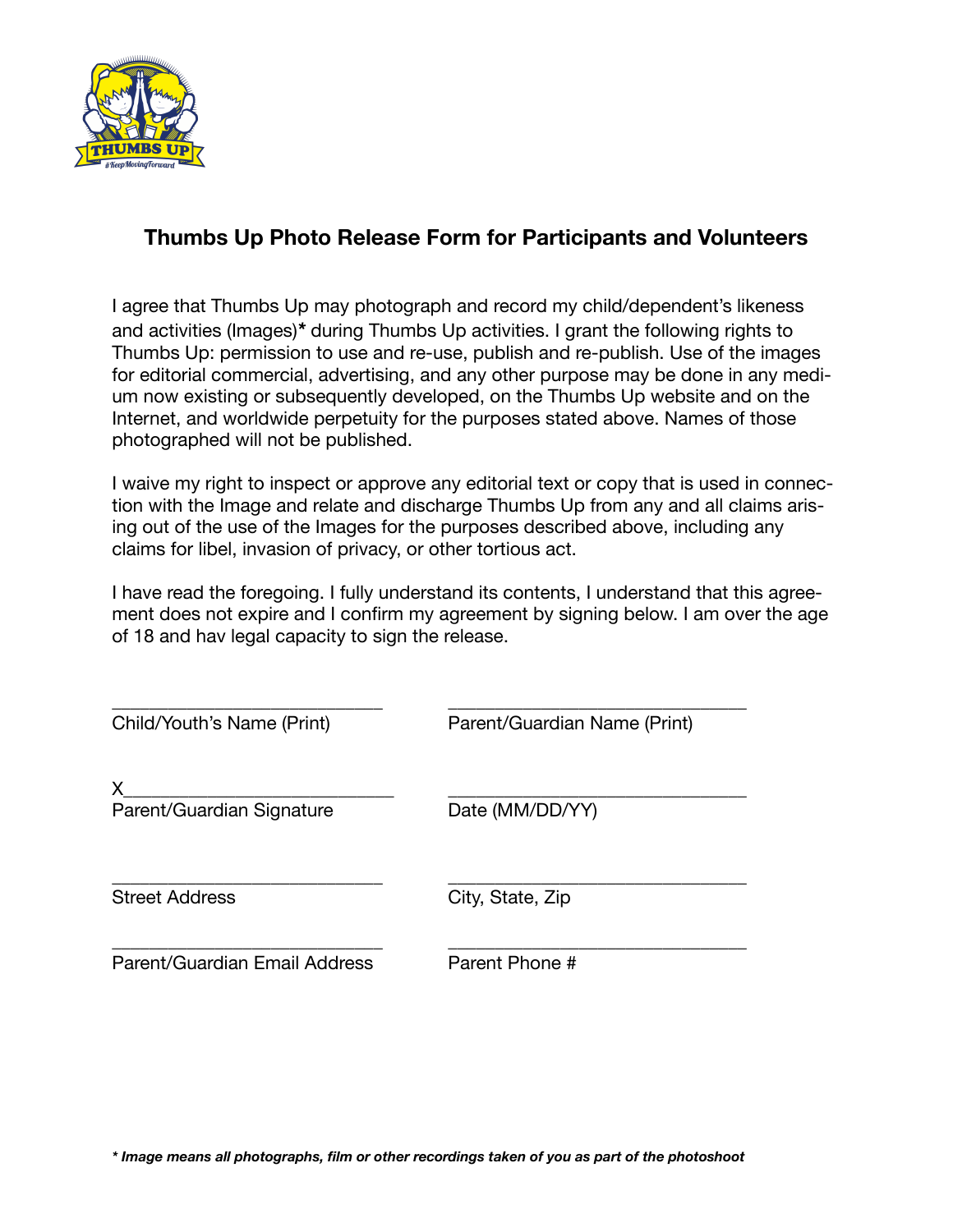

## **Thumbs Up Covenant of Community Expectations**

The following rules and guidelines are equally binding on volunteers and youth.

#### **Non-Negotiable Rules**

- 1. No use of illicit drugs or alcohol.
- 2. No sexual misconduct (defined as exposure, touching, or inappropriate reference to body areas normally cover by undergarments).
	- 1. Including no sexual promiscuity/PDA
- 3. Smoking, vaping, and the use of tobacco products are not allowed on the premises or to, from, or during any trip.
- 4. Participants will not break any American laws in the United States or any other country.
- 5. Participants will adhere to all internet rules and restrictions that have been set up by Thumbs Up.
- 6. Participants will be respectful, encouraging, and will maintain a positive attitude toward others at all times.
- 7. Participants will be respectful of both our space and property as well as the property of others.
- 8. Participants will avoid the use of foul language, cursing, or any speech (including "humor") which puts down, makes fun of, or stereotypes other persons or groups.

**Participant/Volunteer's Statement:** By signing this form, I pledge to honor and respect others during this activity by following the rules and guidelines printed above. I understand that I cannot participate in the activity unless this completed form is on file.

 ${\sf X}$  , and the contract of the contract of the contract of the contract of the contract of the contract of the contract of  ${\sf X}$ 

Youth Participant or Volunteer's Signature *Nouth Participant or Volunteer's Signature* 

**Parent/Guardian's Statement:** By signing this form, I agree to support the Covenant of Community Expectations printed above.

 $\times$ 

Parent/Guardian's Signature **business Date**